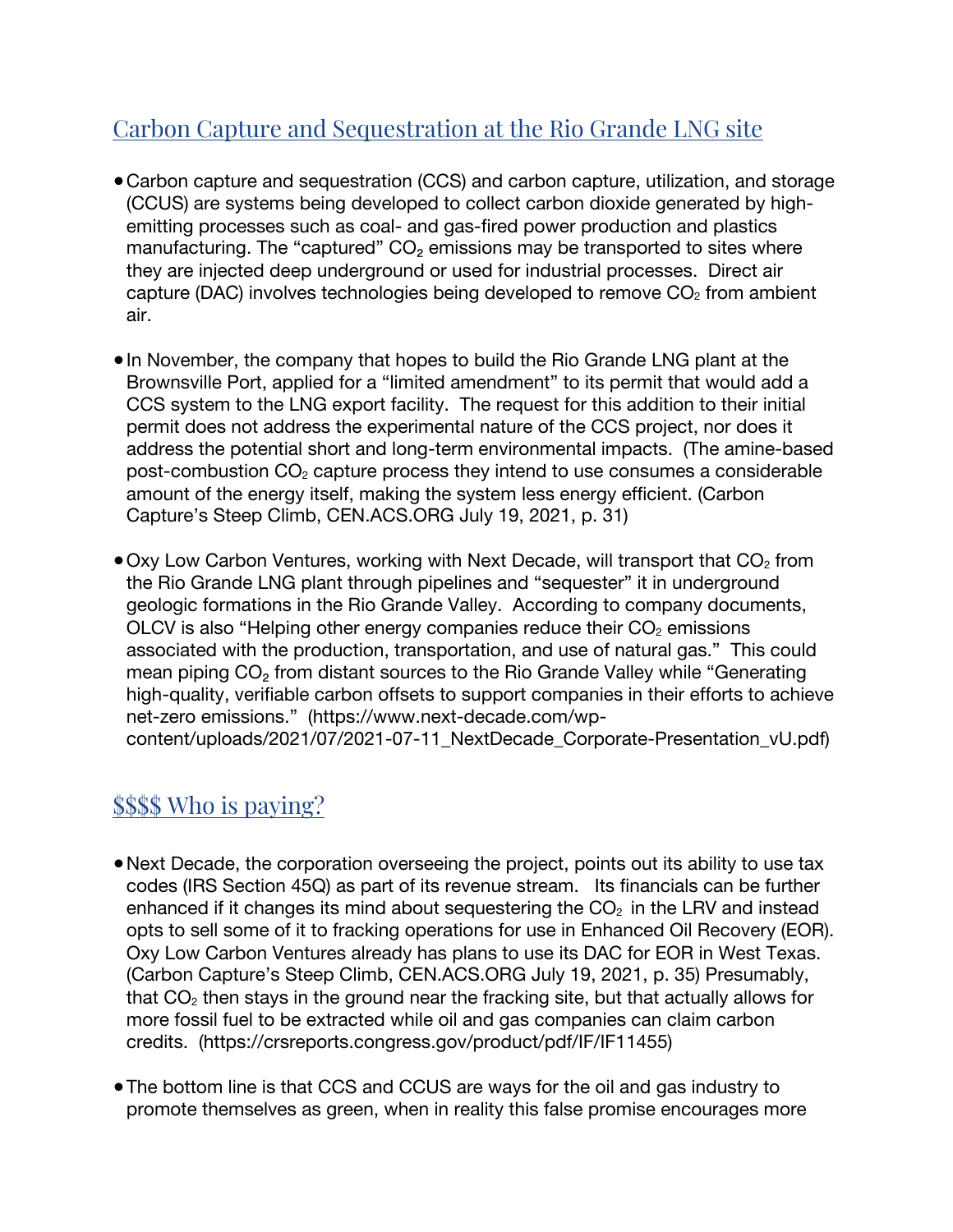fossil fuel development. They get carbon credits and tax breaks that are ultimately paid for by governments as we are left with the growing cost of the climate crisis. https://www.ciel.org/wp-content/uploads/2021/07/Confronting-the-Myth-of-Carbon-Free-Fossil-Fuels.pdf

#### Diminishing oversight

- **●**In June 2021, *TXHB 1284 -Relating to the regulation of the injection and geologic storage of carbon dioxide in this state,* was passed by the legislature, signed by the governor, and is now in effect.
- **●**With the enactment of this bill, the TCEQ is completely out of the picture when it comes to regulating carbon capture and storage. This bill gives the Railroad Commission of Texas the power to "adopt standards for the location, construction, maintenance, monitoring and operation of a carbon dioxide repository." The law further states that "The RR Commission of Texas may issue a certification under Subsection (c) (2) only if the commission finds that based on substantial evidence, there is a reasonable expectation that: (1) at least 99 percent of the carbon dioxide sequestered as required by Subsection (a) (4) will remain sequestered for at least 1,000 years; and (2) the operator's planned sequestration program will include appropriately designed monitoring and verification measures that will be employed for a period sufficient to demonstrate whether the sequestration program is performing as expected." (https://legiscan.com/TX/text/HB1284/id/2254252) There is no further discussion in the bill regarding this assumption that 99% of the  $CO<sub>2</sub>$  will remain sequestered for 1000 years.
- **●** Transportation by pipeline conducted by Oxy Low Carbon Ventures will be monitored by the RR Commission as well. (Texas Administrative Code Title 16 part 1, chapter 8.) Given the RRC's poor track record on enforcing flaring and monitoring invisible methane emissions (both purposeful and accidental leaks) it seems that Texans should have a backup plan to ensure that environmental quality is maintained during this transport and burial process.

## Environmental and Societal Concerns

- CCS and Class VI injection of CO<sub>2</sub> deep underground are in the research and development stages. It is unconscionable for FERC to allow this project to go forward without requiring an environmental impact statement. For example,  $CO<sub>2</sub>$ must be transported at very high pressure and a very low temperature. Moisture in the pipeline creates a corrosive environment. This means that leaks or ruptures can have rapid and catastrophic results.
- **●**The research is ongoing and definitely not conclusive as noted in an EPA document, "Even with the large physical separation between storage reservoirs and surficial